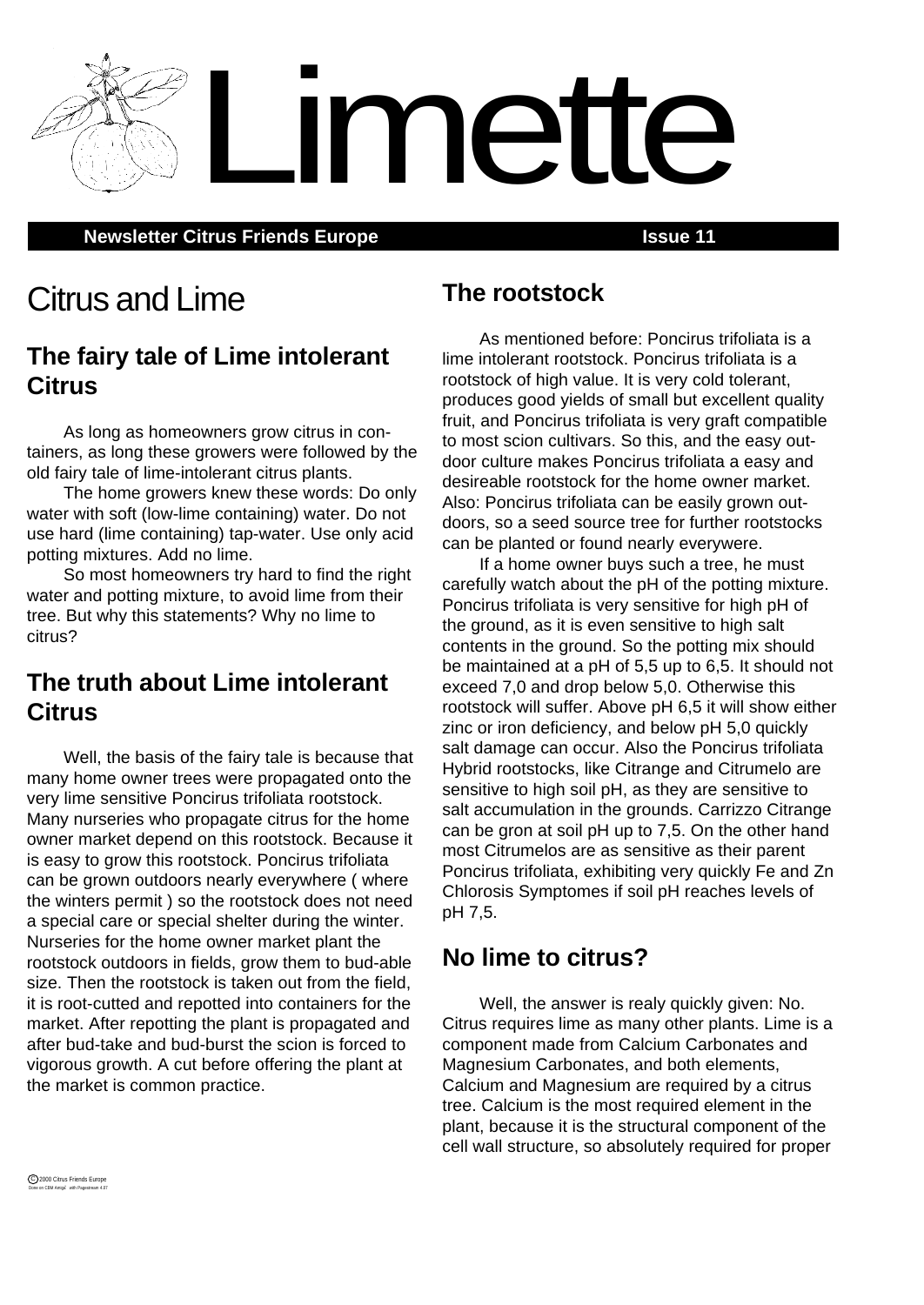#### **Newsletter Citrus Friends Europe <b>Issue 11 ISSUE 11**

health and growth. Also most fertilizers have more nitrogen and phosphorus levels, so both levels often exceed the levels of micronutients and potassium, which are alkaline, making the reaction of the fertilizer usually acid. So fertilizers bring acidity to the potting mixture.

As mentioned: Citrus needs calcium and magnesium, so the amounts of the soil will be taken up by the roots, because both elements are needed for growth and health. Quickly the lime levels in the potting mixture will decrease, and with fertilizer more and more acid compounds find place in the ground, making the soil pH slowly decrasing.

And as mentioned before: At soil pH of 5,0 quickly salt damage can occur, while soil pH of less than pH 4,5 are toxic for citrus.

So citrus requires further control of the soil pH, and sometimes, as in commercial groves, liming is required.

#### **Annual pH control**

The potting mixture should annualy inspected for the soil pH. If the soil pH is to high, and a lime intolerant rootstock was used or must be considered, a repotting is the best choice. Fresh potting mixture provides the tree with new micronutrients, new organic components, fresh not compressed soil and is more effective than adding micronutrients fertilizers, which can only provide limited help in to high soil pH induced micronutrient deficiency symptomes.

But if the compost ranges at a to low pH, lime is required to bring the soil recation back to levels of pH 6,0 or 6,5.

So a home gardener should inspect in spring the soil pH of the citrus trees, as in commercial groves today done. In commercial groves the soil cannot be exchanged, but a home grower can do this! If the soil is to alkaline, the plant should be repotted. But if the potting mix shows to low pH levels, the grower should add lime, as in commercial groves done.

### **Lime, how much and which material?**

Well, lime is supplied to commercial groves in form of lime stone, dolomite or gypsum. Limestone is added, if only calcium is need and the soil reaction is to acid. Dolomite is used, if soil reaction is acid and calcium **and** magnesium are required. And at least gypsum is used, if soil pH needs no correction, but calcium should supplied to the trees.

In commercial groves calcium is added to the tree in the same amount as nitrogen is given to the trees based on annual fertilizing schedules. So in spring, when the nitrogen amount is considered after soil and/or leaf analysis the same annual amout of calcium is placed in the ochard. Lime is spread to the grove by large machines and is plowed into the soil. Also the irrigation water as calcium source is considerd, providing the most calcium to the trees.

Well home owners can do the same: if the soil is to acid in pH reaction, irrigation with calcium and magnesium containing tap water can be first aid. If soil reaction do not increase as desired, a hand of limestone or dolomite powder should be applied to the potting mix, worked a little bit into the ground and the potting mix should be irrigated throughly. This procedure should be repeated on monthly shemes, to increase the soil reaction slowly to the desired target of pH 6,5.

But now the grower should consider, to use more often a good irrigation with 'hard' water to supply calcium to his tree, as he must consider, not strongly to avoid lime to his citrus tree.

# **Lime Tolerance and Lime Intolerance**

Limette Issue No. 5 has shown, that certain rootstocks do well in high pH planting conditions. So if a home owner does not want to watch realy the soil pH, he should use lime tolerant rootstocks. Citrus aurantium is as cold tolerant as Poncirus trifoliata if non-frost tolerant scions are used, but will at least of all rootstocks exhibit Fe chlorosis in high pH, calcerous soils. Also Citrus volkameriana, Citrus jambhiri and Citrus reshni do well in such conditions, but require more heat for proper growth. However the Trifoliata rootstocks should be avoid, if high soil pH is considerable. A customer on the other hand, cannot determine which rootstock is used, if the rootstock is not labeled. So he should first try to irrigate with 'hard' water if a source for low lime water is not available. If lime induced chlorosis symptomes develop, he should inspect the pH of the potting mixture, and repot the tree.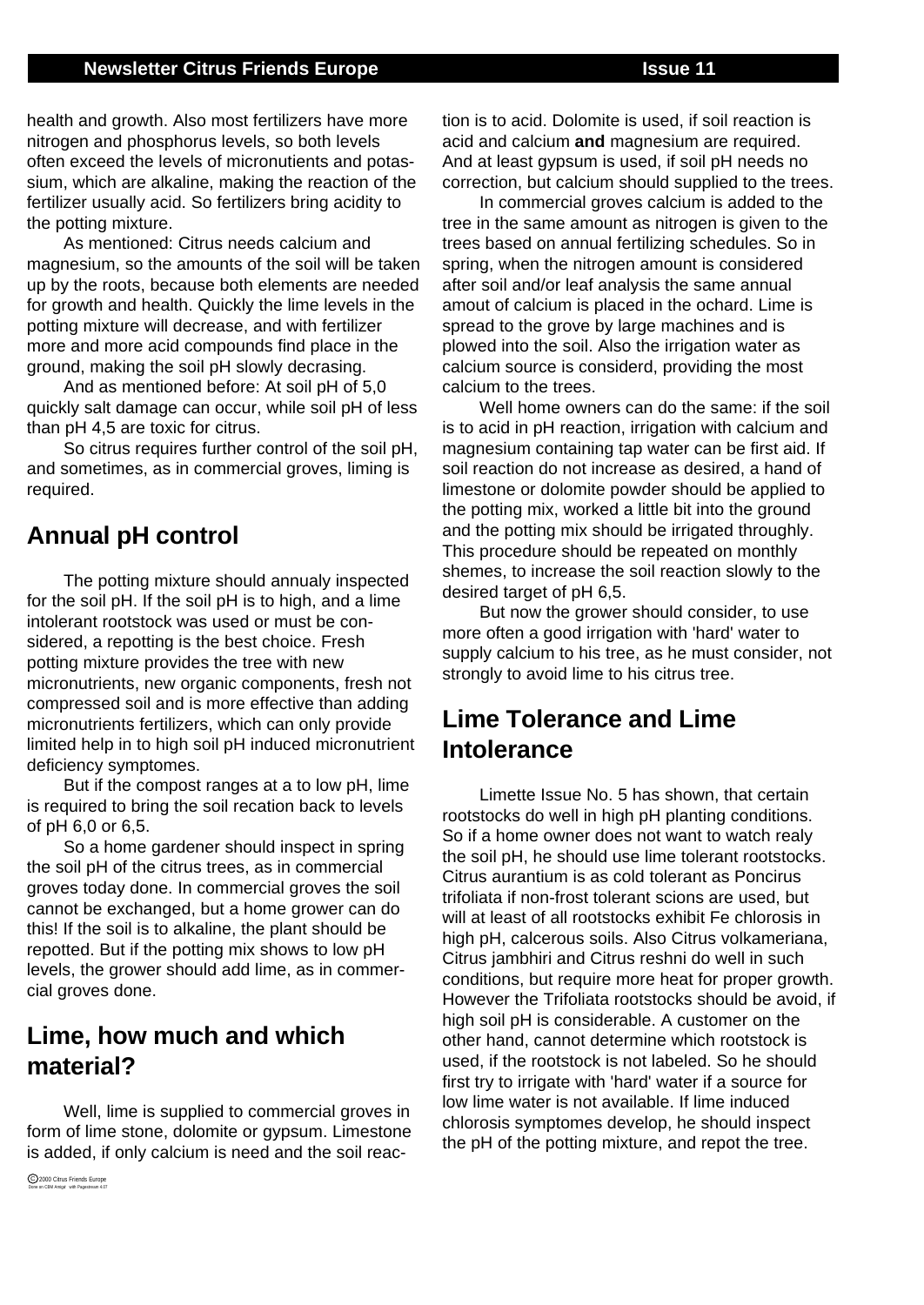#### **Newsletter Citrus Friends Europe <b>Issue 11 ISSUE 11**

But now he knews the tolerance of his rootstock and knows about which water quality the tree requires. But if the tree does not suffer, he can further irrigate his tree with the 'hard' water without getting in hard and critical situations. Repotting an anual sheme or every two or three years might be tolerated, and as less repotting actions are need, as more tolerant the rootstocks. Further a fertilizer with nitrogen and phosphorus levels which together exhibit more than the potassium and micronutrient levels in the mixture will supply acidity levels to the compost, so avoiding quick soil pH changes beyond pH 7,0.

So Citrus isn't lime intolerant, it requires lime, but the dosage is the key and a grower should know.

### **Update**

After scientic citrus sources in Florida and Israel read this publication, we got a kind reply from the Israelian Volcani Center. As reported from Israel, in many citrus orchard soil pH is managed not only by dolomite or other calcium/magnesium sources. Soil pH is usually managed by application of different nitrogen fertilizer sources. Nitrate fertilizer sources will raise the pH, and application of ammonium fertilizer will lower the soil pH. Not quickly, but continously.

And as reported from Israel and Italy, too, most recommend Volkamer as good rootstock for container growers, because it is tolerant to pH problems, very vigorous and a can produce a good crop, even in containers.

Also the citrus horticulturist recommend not to make to much mind about soil pH. As Citrus trees requieres large amounts of calcium, soil pH would not raise to quickly in containers, because fertilizers will add acid components to the container potting mixture, so soil pH will not easily raise only by using lime containing tap water. So for the horticulturists many factors must come togehter, to induce iron deficiency symptomes. Usually iron chlorosis occurs in soil lacking organic material much quicker than in fertile soils of high organic matter. So sandy soils are more prone to iron deficiency than loamy or clay soils. Those heavy soils are often planted with rootstocks like Poncirus trifoliata, and so iron chlorosis is seldom found in those soils. Only in the sandy soils sometimes iron chlorosis can develop. if fertilisation will not match the low levels of iron in

soil, preventing a deficiency to the plant. And those soils are often very infertile, having low levels of organic matters, thus being naturaly low in macro and micro elements. So if here sensitive rootstocks like Swingle Citrumelo are used, and improper fertilisation will benefit a deficiency, trees quickly exhibit the typical micro element chlorosis symptomes. But commonly in those soils tolerant rootstocks, like Volkamer Lemon are used, or not that sensitive rootstocks, like Carrizo Citrange. Least one is still sensitve to high soil pH, but will exhibit a deficienty in certain micronutrients much later than Swingle Citrumelo.

And thus the Horticulturists in Florida recommend not to make to much mind about pH in growing citrus in containers. If feed properly, the symptomes of high pH in form of a micronutrient deficiency will exhibit in containers not quickly as many growers might expect. Also the recommend the usage of tolerant rootstocks, because sensitive rootstocks are often not that vigorous and their slow growing habit will often not match the demands of the customers in the ornamental citrus market.

So the Scientific Citrus Horticulturists recommend a repotting action, if micronutrient deficiences were shown, a sensitive rootstock is used and annual soil pH control shows a high pH, too.

#### **Citrus News**

Still good books about citrus in german language are missing. In french some books from the french INRA Institute are available, in Italian language form the Citrus Research Center and the national agricultural ministry. As for Italy, also in Spain books in spanish language are present, from the spanish ministry of agriculture / Department of Citrus Industry.The Spanish books are also used in Mexico and other spanish talking citrus growing nations. But the most available science sources about citrus are available in english, from Florida, like the University of Florida, Cooperative Extension Service and from Californias University, Cooperative Extension Service.

But in German language, good books are still missing. Citrus Nursery Owner Bernhard Voß made a good varieties book, focusing mainly onto freeze hardy hybrids, and nursery owner Peter Klock, a citrus pioneer of germany and his children also wrote books about citrus culture in containers.